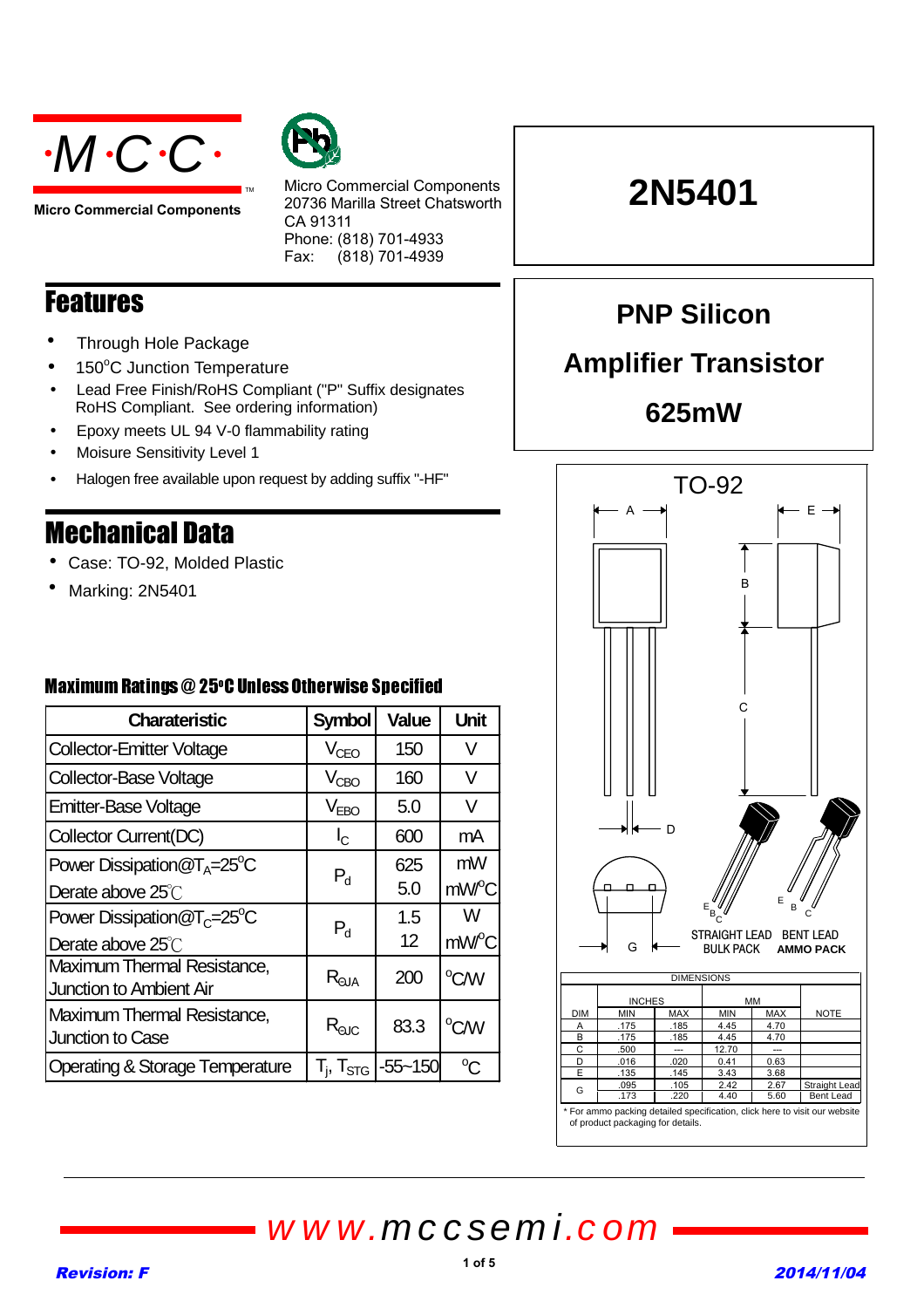



**Micro Commercial Components**

### **ELECTRICAL CHARACTERISTICS** (T<sub>A</sub> = 25°C unless otherwise noted)

| <b>Characteristic</b>                                                                                                                           | Symbol           | Min            | Max        | Unit |
|-------------------------------------------------------------------------------------------------------------------------------------------------|------------------|----------------|------------|------|
| <b>OFF CHARACTERISTICS</b>                                                                                                                      |                  |                |            |      |
| Collector-Emitter Breakdown Voltage(1)<br>$(IC = 1.0$ mAdc, $IB = 0)$                                                                           | $V(BR)$ CEO      | 150            |            | Vdc  |
| Collector-Base Breakdown Voltage<br>$(I_C = 100 \mu A d c, I_F = 0)$                                                                            | $V$ (BR)CBO      | 160            |            | Vdc  |
| Emitter-Base Breakdown Voltage<br>$(I_F = 10 \mu A d c, I_C = 0)$                                                                               | V(BR)EBO         | 5.0            |            | Vdc  |
| <b>Collector Cutoff Current</b><br>$(VCB = 120$ Vdc, $I_E = 0)$<br>$(VCB = 120$ Vdc, $I_E = 0$ , $T_A = 100$ °C)                                | <b>ICBO</b>      |                | 50<br>50   |      |
| <b>Emitter Cutoff Current</b><br>$(V_{FB} = 3.0$ Vdc, $I_C = 0)$                                                                                | <b>EBO</b>       |                | 50         | nAdc |
| <b>ON CHARACTERISTICS(1)</b>                                                                                                                    |                  |                |            |      |
| <b>DC Current Gain</b><br>$I_C = 1.0$ mAdc, $V_{CE} = 5.0$ Vdc)<br>$I_C = 10$ mAdc, $V_{CE} = 5.0$ Vdc)<br>$I_C = 50$ mAdc, $V_{CE} = 5.0$ Vdc) | hFE              | 50<br>60<br>50 | 300        |      |
| Collector-Emitter Saturation Voltage<br>$I_C = 10 \text{ m}$ Adc, $I_R = 1.0 \text{ m}$ Adc)<br>$I_C = 50$ mAdc, $I_R = 5.0$ mAdc)              | VCE(sat)         |                | 0.2<br>0.5 | Vdc  |
| <b>Base-Emitter Saturation Voltage</b><br>$I_C = 10$ mAdc, $I_R = 1.0$ mAdc)<br>$I_C = 50$ mAdc, $I_B = 5.0$ mAdc)                              | VBE(sat)         |                | 1.0<br>1.0 | Vdc  |
| <b>SMALL-SIGNAL CHARACTERISTICS</b>                                                                                                             |                  |                |            |      |
| Current-Gain - Bandwidth Product<br>$(I_C = 10 \text{ m}$ Adc, $V_{C} = 10 \text{ V}$ dc, f = 100 MHz)                                          | fτ               | 100            | 300        | MHz  |
| Output Capacitance<br>$(VCB = 10$ Vdc, $I_E = 0$ , $f = 1.0$ MHz)                                                                               | C <sub>obo</sub> |                | 6.0        | pF   |
| Small-Signal Current Gain<br>$(I_C = 1.0 \text{ m}$ Adc, $V_{CE} = 10 \text{ Vdc}, f = 1.0 \text{ kHz}$                                         | hfe              | 40             | 200        |      |
| Noise Figure<br>$(1_C = 250 \mu A d c, V_{CF} = 5.0 V d c, R_S = 1.0 k \Omega, f = 1.0 kHz)$                                                    | NF               |                | 8.0        | dВ   |

1. Pulse Test: Pulse Width =  $300 \mu s$ , Duty Cycle =  $2.0\%$ .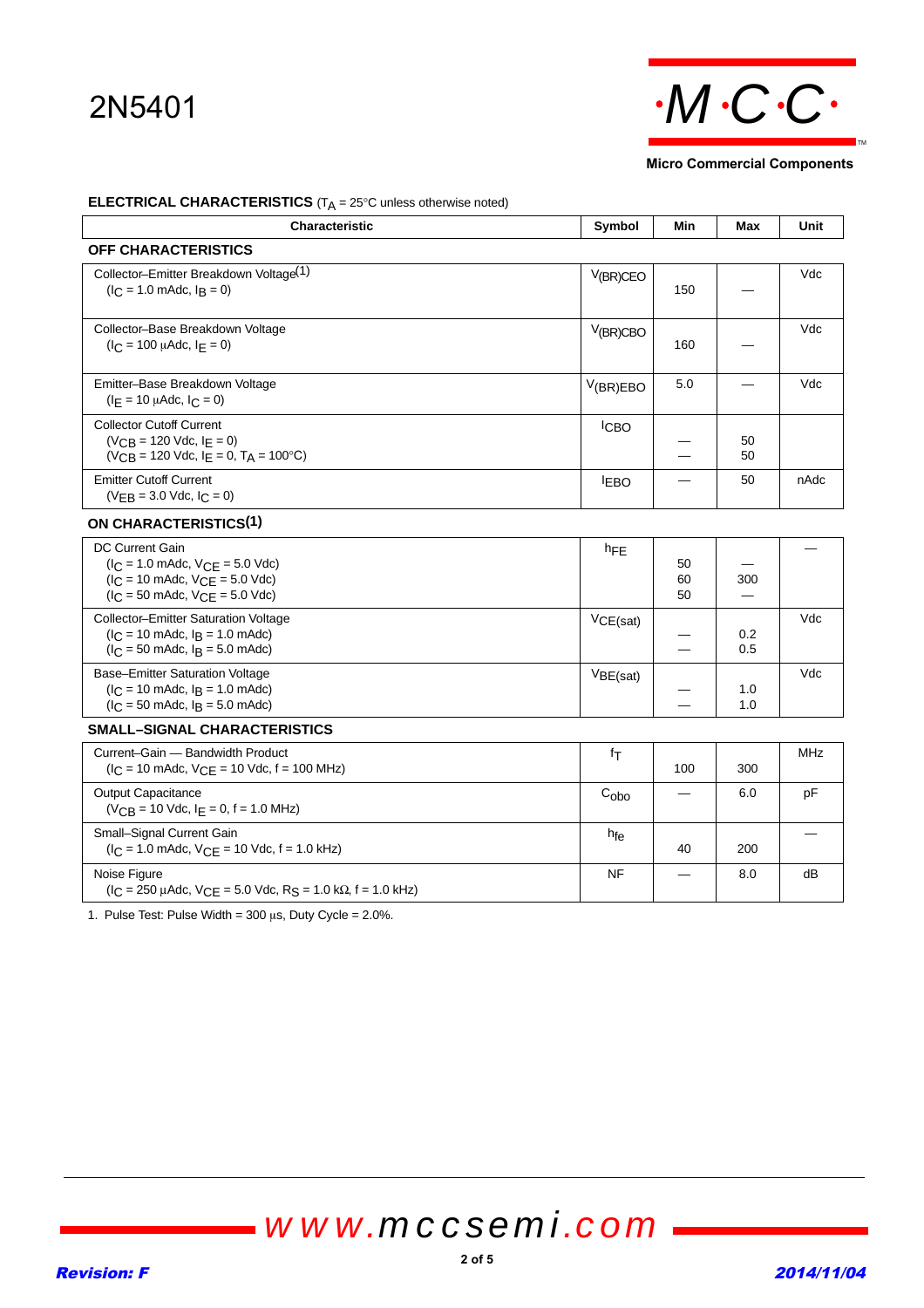





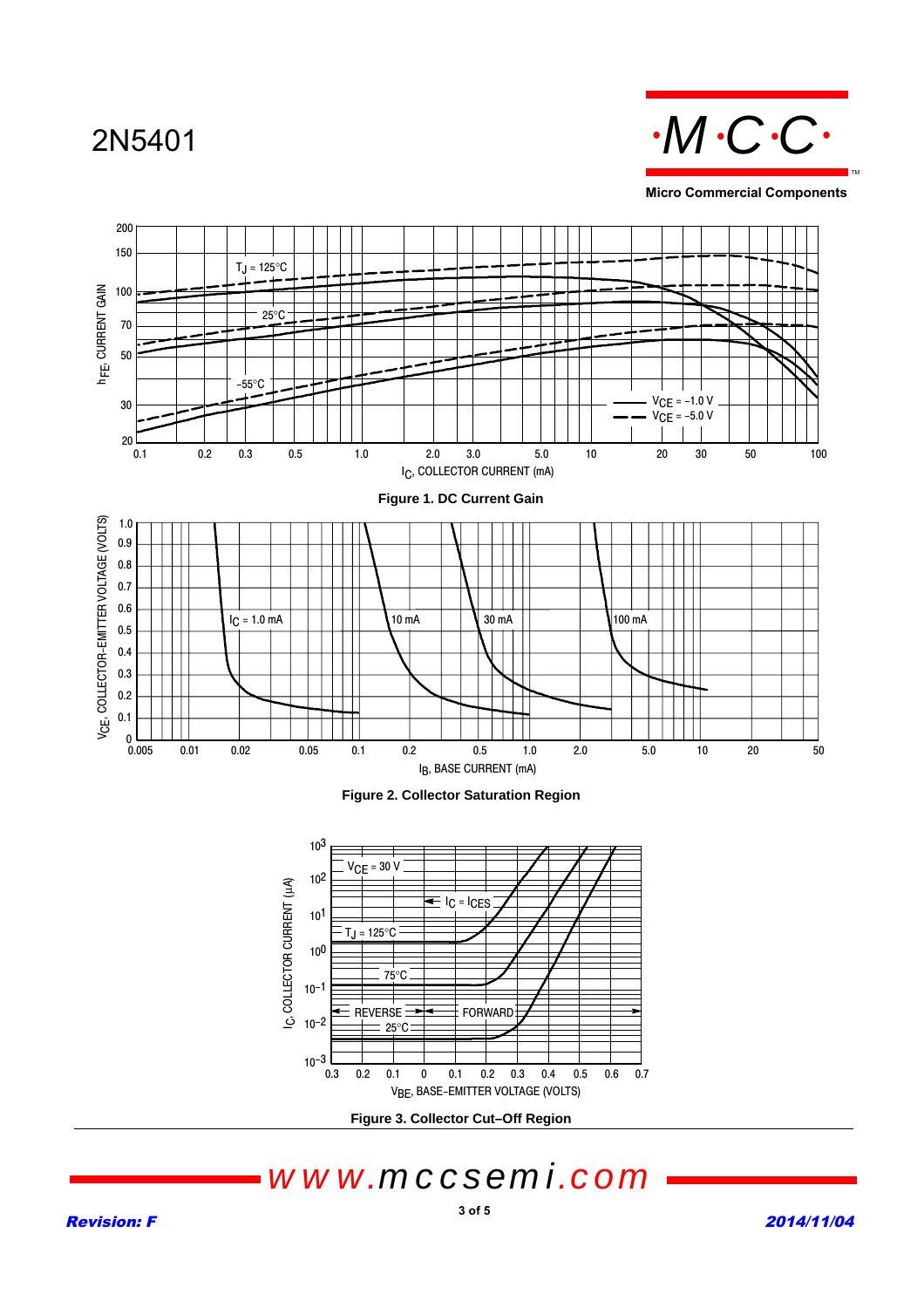

**Micro Commercial Components**